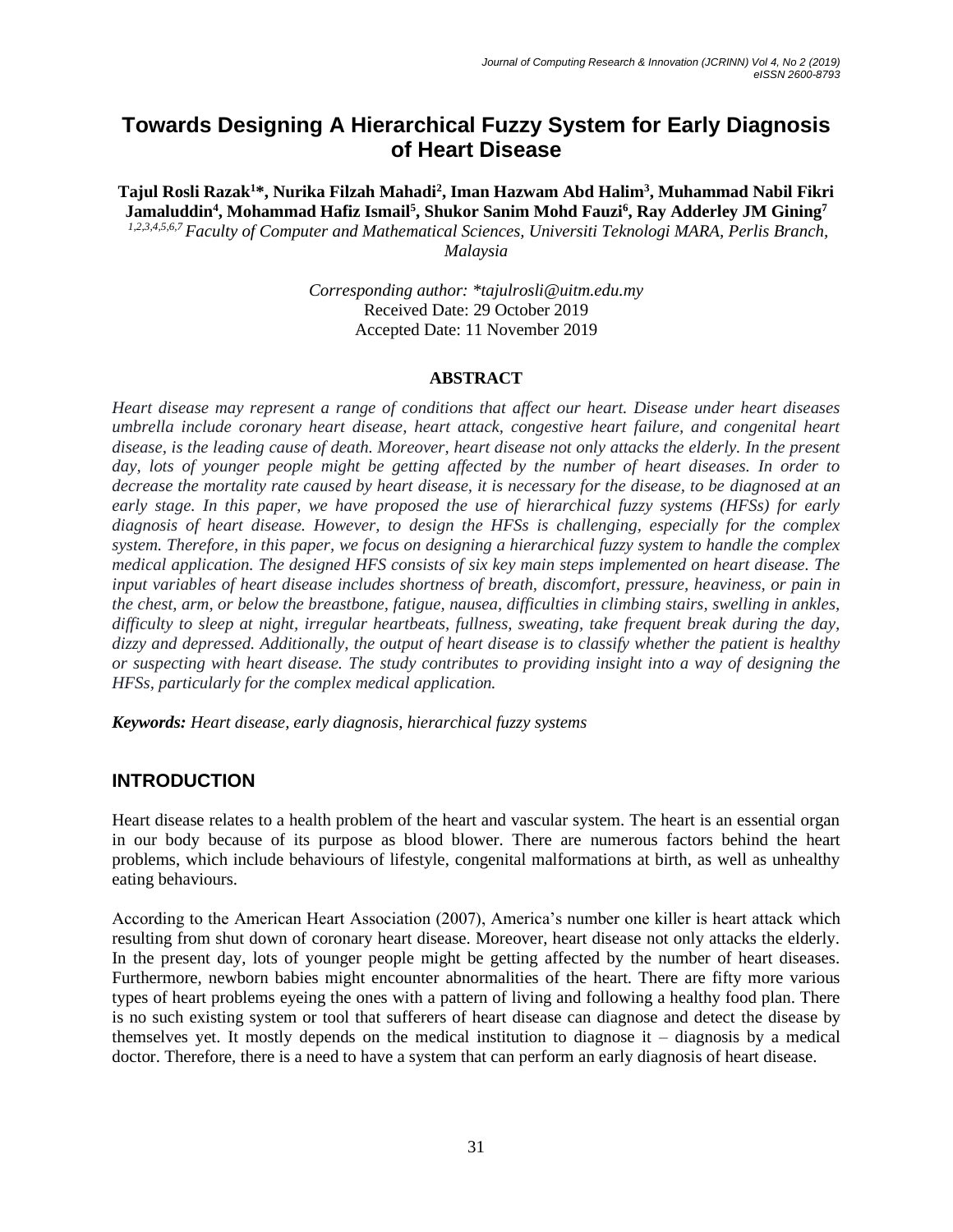A Fuzzy logic system (FLS) becomes a popular method in modelling with uncertainty and imprecision information. Also, one of its strength is "*interpretability*" particularly in applications such as knowledge extraction and decision support (Nauck & Kruse, 1999). Interpretability refers to the capability of FLSs to express the behaviour of the system in an understandable way (Casillas, Cordón, Herrera, & Magdalena, 2003). This is due to the fact that the FLS use linguistic variable and rules that are very close to human language. Substantial research has shown that FLS is proven reliable to be utilised in the medical domain (Geman, Turcu, & Graur, 2013; Mostafa, Mustapha, Mohammed, Ahmad, & Mahmoud, 2018; Razak, Wahab, & Ramli, 2013). However, recently, FLS face the issue with the problem of the "*curse of dimensionality*" that is the number of rules is increasing exponentially with the number of the input variables, particularly in the complex system having many input variables.

A Hierarchical Fuzzy System (HFS) was introduced to overcome the problem of the *curse of dimensionality* that appears in the conventional FLS when dealing with a complex system (Raju, Zhou, & Kisner, 1991). The HFS is a special type of FLS that has a unique property, that is the number of rules is increased linearly with the number of input variables. Consequently, it may reduce the number of rules in the FLS and thus avoid the problem of the *curse of dimensionality* – rule explosion. However, to design the HFS is not an easy task because of its structure that is having multiple subsystems, layers, intermediate variables and different topology (Torra, 2002).

In this paper, the use of HFS is explored to be adopted in the complicated medical application. Specifically, we put forward an approach to guide the design of HFS for early diagnosis of heart disease, consisting of 6 key steps. Note that the heart disease consists of 13 symptoms (input variables) and one primary output, that is to analyse whether the patient has the risk of heart disease at the early stage.

The rest of this paper is organised as follows. The second section discusses the background to heart disease, fuzzy logic systems and hierarchical fuzzy systems. This is followed by the third section that introduces an approach to design a hierarchical fuzzy system for early diagnosis of heart disease, consisting of six essential steps. In the fourth section, the discussion of the design steps is carefully explained. Finally, the fifth section presents the conclusions and future works.

# **BACKGROUND**

In this section, the background in respect to the heart disease, fuzzy logic system, and hierarchical fuzzy system are briefly described.

# *i. Heart Disease*

Heart disease is a kind of health problem that involve the heart as well as blood vessels. Heart disease is the top cause of mortality in the United States. Over 600,000 people in America die of heart disease annually. That is one in every four deaths in this particular country (Kochanek, Miniño, Murphy, Xu, & Kung, 2011).

Heart disease points to any health problem that risks the cardiovascular system. The factors that cause heart disease are numerous, but atherosclerosis and hypertension are the most common. In addition, with ageing come some physiological and morphological effects that affect cardiovascular performance and then result in a consequently increased risk of cardiovascular disease, even in healthy asymptomatic people.

There are various kinds of heart diseases. Some of the common heart diseases are coronary heart disease. It contributes to severe chest pain and also discomforts specifically named as angina. Second, myocardial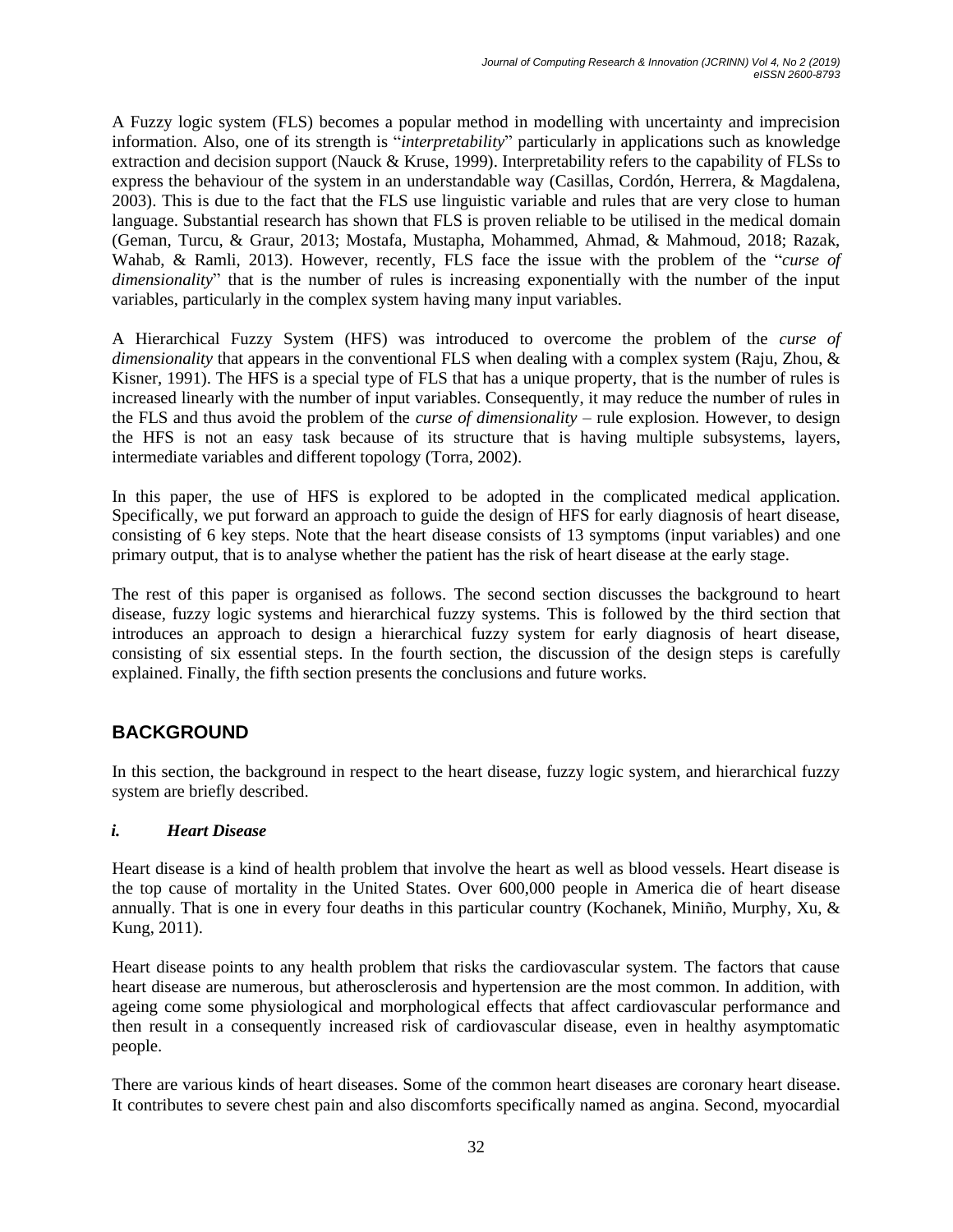infarction or also known heart attack develops when heart muscle cells die due to blood circulation to the heart is interrupted. Coronary heart disease is a cause of heart disease. On top of that, heart failure is also due to a decrease in heart pumping. The last but not least is cardiac arrhythmia is an uncertain heartbeat (Portal Rasmi Jabatan Kesihatan Pulau Pinang, 2009).

Signs or symptoms differ depending on the types of heart disease. For many individuals, chest discomfort or heart attack is the first warning sign. Anyone having a heart attack may suffer from a number of symptoms, such as chest pain or discomfort which does not be gone after several minutes, the pain or discomfort in the jaw, neck, or even backside, fatigue, light-headedness, nausea or vomiting (feeling sick to your stomach), or cold sweat, pain or distress in the arms as well as shoulders and also difficulty of breathing. Therefore, diagnosis may be made by looking at the symptoms experienced by the patient.

## *ii. Fuzzy Logic Systems*

FLSs are one of the currently used techniques for modelling non-linear, uncertain and complex systems. An essential characteristic of FLSs is the partitioning of the space of system variables into fuzzy regions using fuzzy sets (Zadeh, 1965). In each region, the characteristics of the system can be described merely using a rule. Generally, an FLS consists of a rule base with rules associated with particular regions, where the information available is transparent and easily readable. This characteristic of fuzzy systems has been employed in many fields including medical (Bárdossy et al., 2014; Razak et al., 2013), engineering (Gad & Farooq, 2001), decision support (O. W. Samuel, Omisore, & Ojokoh, 2013), pattern recognition (Pedrycz, 1990) and others.

In medical domain, FLS has been successfully applied in many areas such as Breast Cancer (Khan, Choi, Shin, & Kim, 2008; Peña-Reyes & Sipper, 1999; Phillips et al., 2006), Heart Disease (Anooj, 2012; Bhatla & Jyoti, 2012; Stetson, 2003), Lung cancer (Phillips et al., 2007; C. C. Samuel, Saravanan, & Devi, 2007; Schneider et al., 2002), Liver (Badawi, Derbala, & Youssef, 1999; Polat, Şahan, Kodaz, & Güneş, 2007; Shiomi, Kuroki, Kuriyama, Morikawa, & Masaki, 1997) and Diabetes (Ganji & Abadeh, 2010, 2011; Lee & Wang, 2011). From the published literature, it may be concluded that fuzzy logic has proven reliable and useful in many medical domains since it can address the specific problem of disease classification in the presence of uncertain or vague knowledge of a linguistic nature (John & Innocent, 2005).

However, because of the rapid development in a complex system problem with a large set of input variables, the conventional FLS cannot cope with the increase of the total number of rules concerning the computational time in fuzzy inference (Raju et al., 1991). At present, the crucial issues in the conventional FLS are how to reduce the number of rules involved and their corresponding computation requirement. One effective way to deal with this problem is through the use of a special type of FLS, namely hierarchical fuzzy systems (HFSs) (Wang, 1998).

# *iii. Hierarchical Fuzzy Systems*

Hierarchical fuzzy systems (HFSs) were introduced and played an extraordinary approach to overcome the problem of the *curse of dimensionality* arise in FLSs (Raju et al., 1991). The idea of HFS is to put the input variables into a collection of low-dimensional fuzzy logic systems, instead of creating a single high dimensional rule base for a fuzzy logic system. Each low-dimensional fuzzy logic control system constitutes a level in the HFS. Thus, by implementing this approach, it may prevent the problem of rule explosion.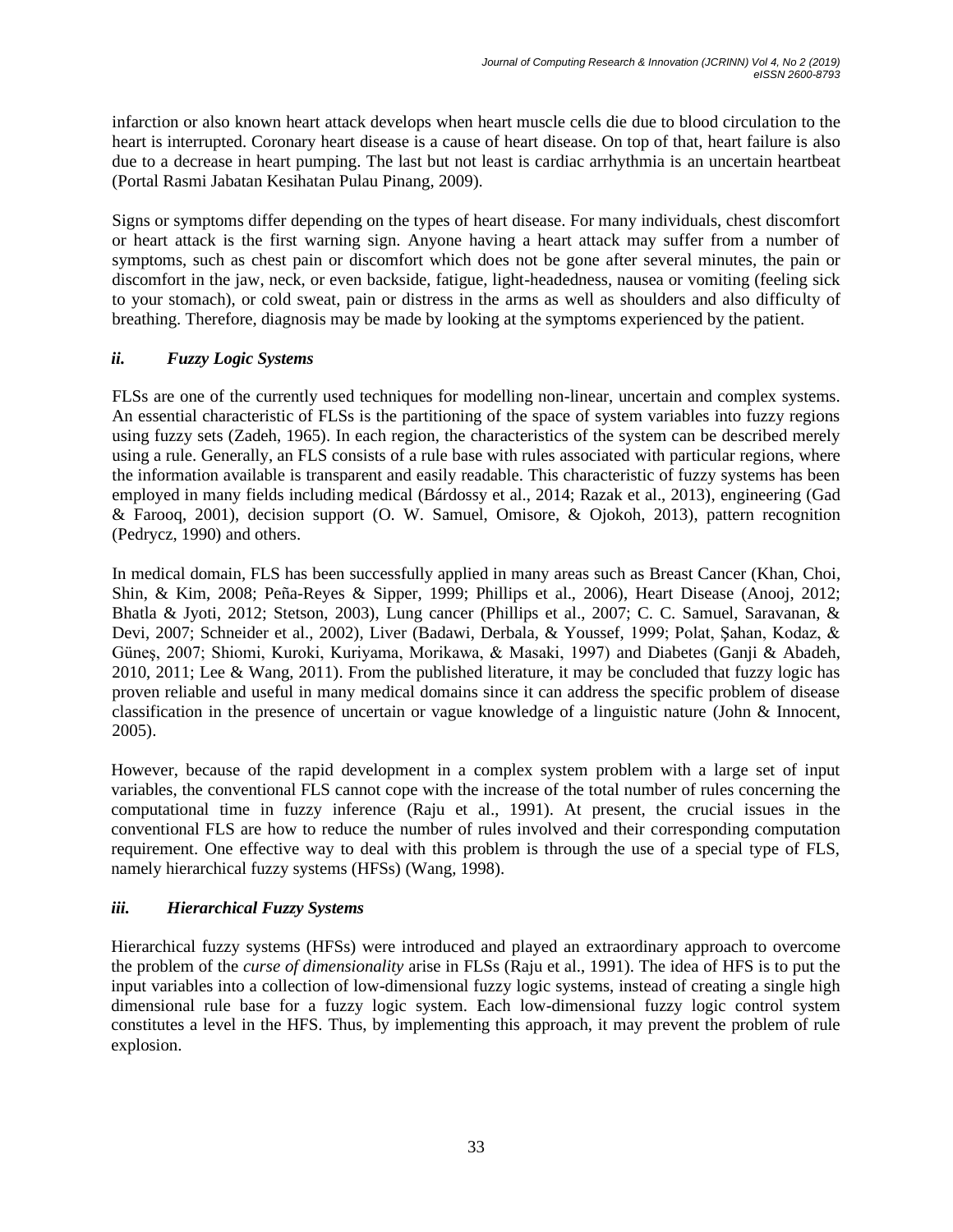

Figure 1: Conventional FLS.  $x_1, x_2, x_3, x_4$  are input variable (n) that have five membership functions (m) for each input variables.

HFS has a significant property that the total number of rules increases linearly rather than exponentially as in the conventional fuzzy system and consist of multiple low-dimensional fuzzy systems in hierarchical form. In HFS, if we define *m* fuzzy sets for each variable, then each low-dimensional fuzzy system consist of  $m^2$  rules; therefore, the total number of rules is  $(n-1)m^2$  which is a linear function of the number of input variables *n* as shown in Figure 2.



Figure 2: Hierarchical fuzzy system - serial.  $x_1, x_2, x_3, x_4$  are input variable (n) that have five membership functions (m) for each input variables and also intermediate variables.

The first level hierarchy (FLS<sub>1</sub>) gives an approximate output  $y_1$  obtained from input variables  $(x_1, x_2)$ , which then modified by the second-level hierarchy  $(FLS<sub>2</sub>)$ . The inputs to the latter are the output of the first level hierarchy and other system variables. This process, as shown in Figure 2, is repeated at succeeding levels of the hierarchy to eventually produce a control output (Raju et al., 1991). From these Figures 1 and 2, it can be concluded that HFS is capable of overcoming the current problem in conventional FLS such that it can reduce the number of rules in their inference system in comparison to FLS. Also, HFS can give a similar output in the conventional FLS with less time-consuming.

## **AN APPROACH FOR DESIGNING A HIERARCHICAL FUZZY SYSTEM**

Despite the fact the HFS has advantages over standard FLS in term of reducing the model complexity, it is challenging to design an HFS, especially for a complicated medical applicating having many input variables. Besides, (Torra, 2002) has claimed that building an HFS is a challenging task because of the need to define the architecture of the HFS (the subsystems, the input variables of each subsystem, and the interactions between each subsystem), as well as the rules of each subsystem. Therefore, as an introductory approach, we are proposing a way of designing an HFS for early diagnosis of heart disease consist of 6 key steps, as shown in Figure 3.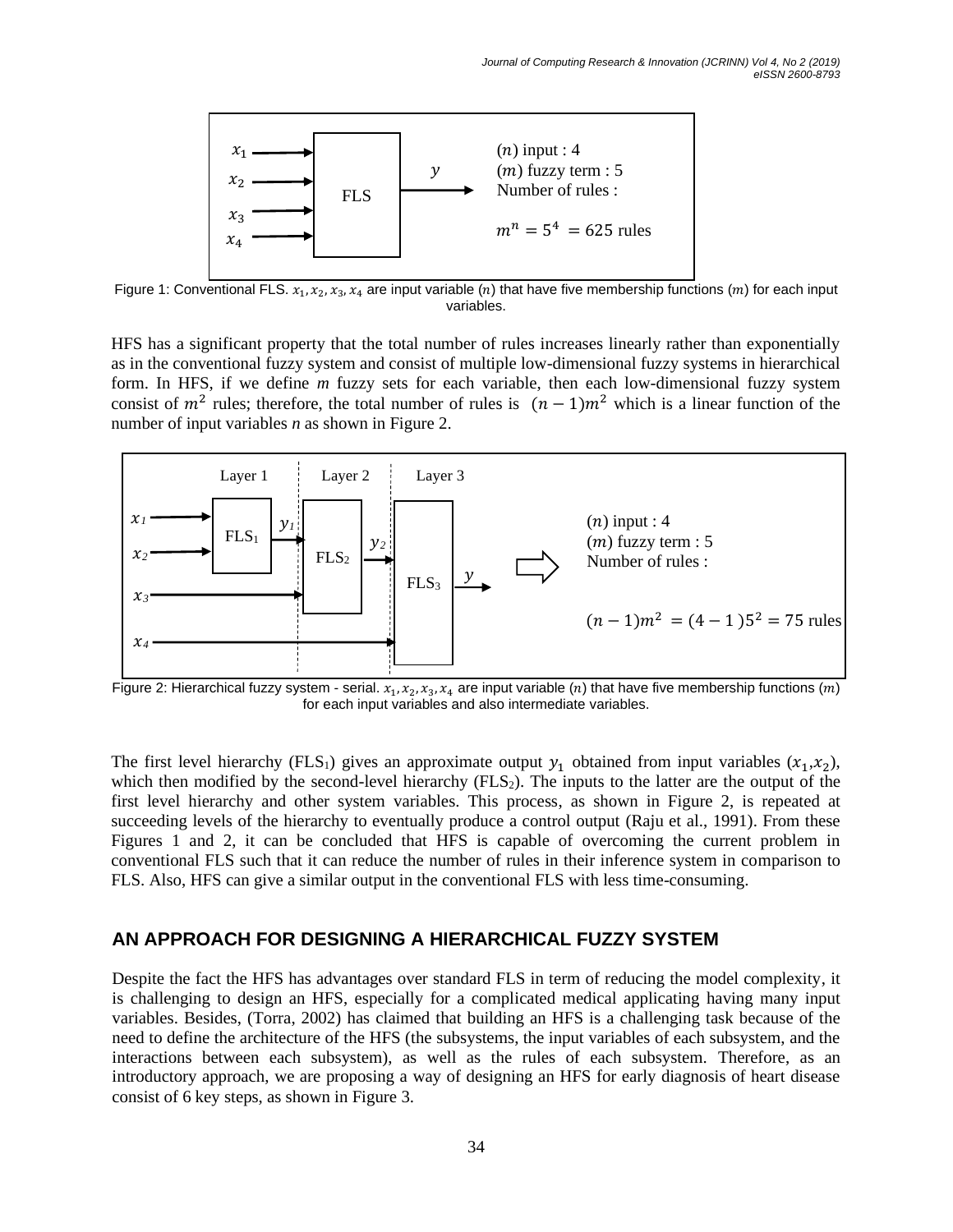

Figure 3: Stepwise for designing HFS

# *i. Step 1 – Interviewing Experts*

In Step 1, information from a domain expert, which is a doctor will be obtained. In this phase, an interview technique will be used to obtain the information from a doctor. The doctor will be interviewed to get the correct information about heart disease, particularly on the symptoms of this disease. Figure 1 shows the process of interviewing the medical expert, Dr Rosmawati, who is a medical doctor at UiTM Perlis Branch. The information from this interview is essential as it will ease the process of constructing membership functions, HFS topology and rules.



Figure 4: Interviewing a medical expert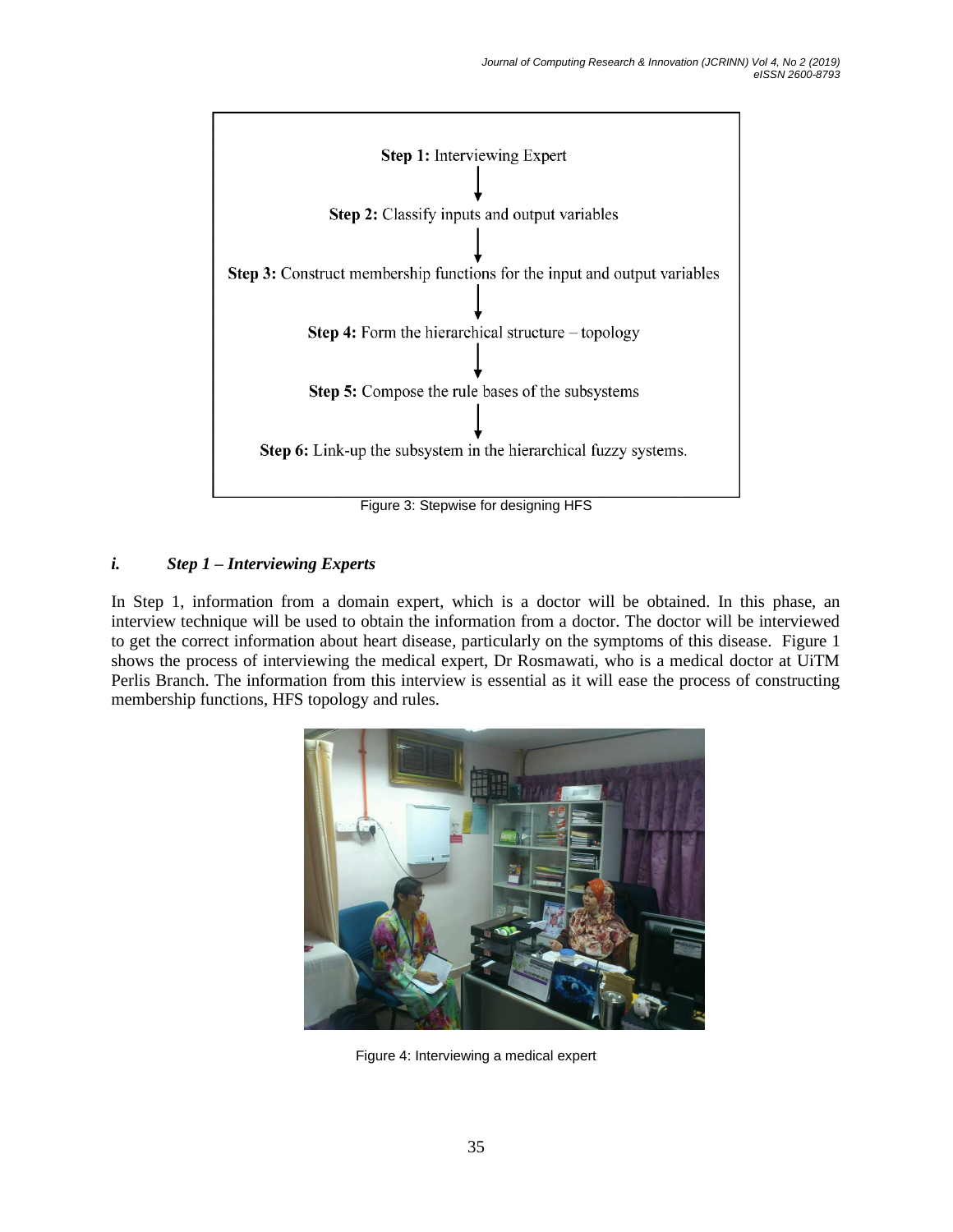## *ii. Step 2 – Classify inputs and output variables*

Following the information obtained from Step 1, all inputs and output are classified in Step 2. In this study, the 13 symptoms of heart disease are listing and named as the input variable for this HFS, as shown in Table 1. Additionally, Table 1 also includes the linguistic term for each symptom, namely *mild*, *moderate* and *severe*.

| No.            | Symptoms (Input variables)                                               | <b>Linguistics Term</b>  |
|----------------|--------------------------------------------------------------------------|--------------------------|
| S <sub>1</sub> | Shortness of breath                                                      | {Mild, Moderate, Severe} |
| S <sub>2</sub> | Discomfort, pressure, heaviness, or pain in the chest, arm, or below the | {Mild, Moderate, Severe} |
|                | breastbone                                                               |                          |
| S3             | Fatigue                                                                  | {Mild, Moderate, Severe} |
| <b>S4</b>      | Nausea                                                                   | {Mild, Moderate, Severe} |
| S <sub>5</sub> | Difficulties in walking or climbing stairs                               | {Mild, Moderate, Severe} |
| <b>S6</b>      | Swelling in ankles or legs                                               | {Mild, Moderate, Severe} |
| S7             | Difficulty to sleep with one pillow                                      | {Mild, Moderate, Severe} |
| <b>S8</b>      | Rapid or irregular heartbeats                                            | {Mild, Moderate, Severe} |
| S <sub>9</sub> | Fullness, indigestion, or choking feeling (may feel like heartburn)      | {Mild, Moderate, Severe} |
| <b>S10</b>     | Sweating                                                                 | {Mild, Moderate, Severe} |
| <b>S11</b>     | Take frequent breaks                                                     | {Mild, Moderate, Severe} |
| <b>S12</b>     | <b>Dizziness</b>                                                         | {Mild, Moderate, Severe} |
| <b>S13</b>     | Depressed                                                                | {Mild, Moderate, Severe} |

|  | Table 1: Symptoms (input variables) of heart disease together with their linguistic terms |  |
|--|-------------------------------------------------------------------------------------------|--|
|  |                                                                                           |  |
|  |                                                                                           |  |

Table 2 shows the output of the HFS that is the risk of having heart disease, whether *healthy*, *not healthy with moderate probability* and *not healthy with high probability*. These risks are then termed with *A*, *B*, and *C*, respectively, as shown in Table 2.

Table 2: Output variable of heart disease together with their linguistic terms

| No. | Output variable                                                                                                                 | Linguistics Term |
|-----|---------------------------------------------------------------------------------------------------------------------------------|------------------|
|     | Risk of heart disease:<br>Healthy $- (A)$<br>Not healthy (Moderate probability) - (B)<br>Not healthy (High probability) $- (C)$ | ${A, B, C}$      |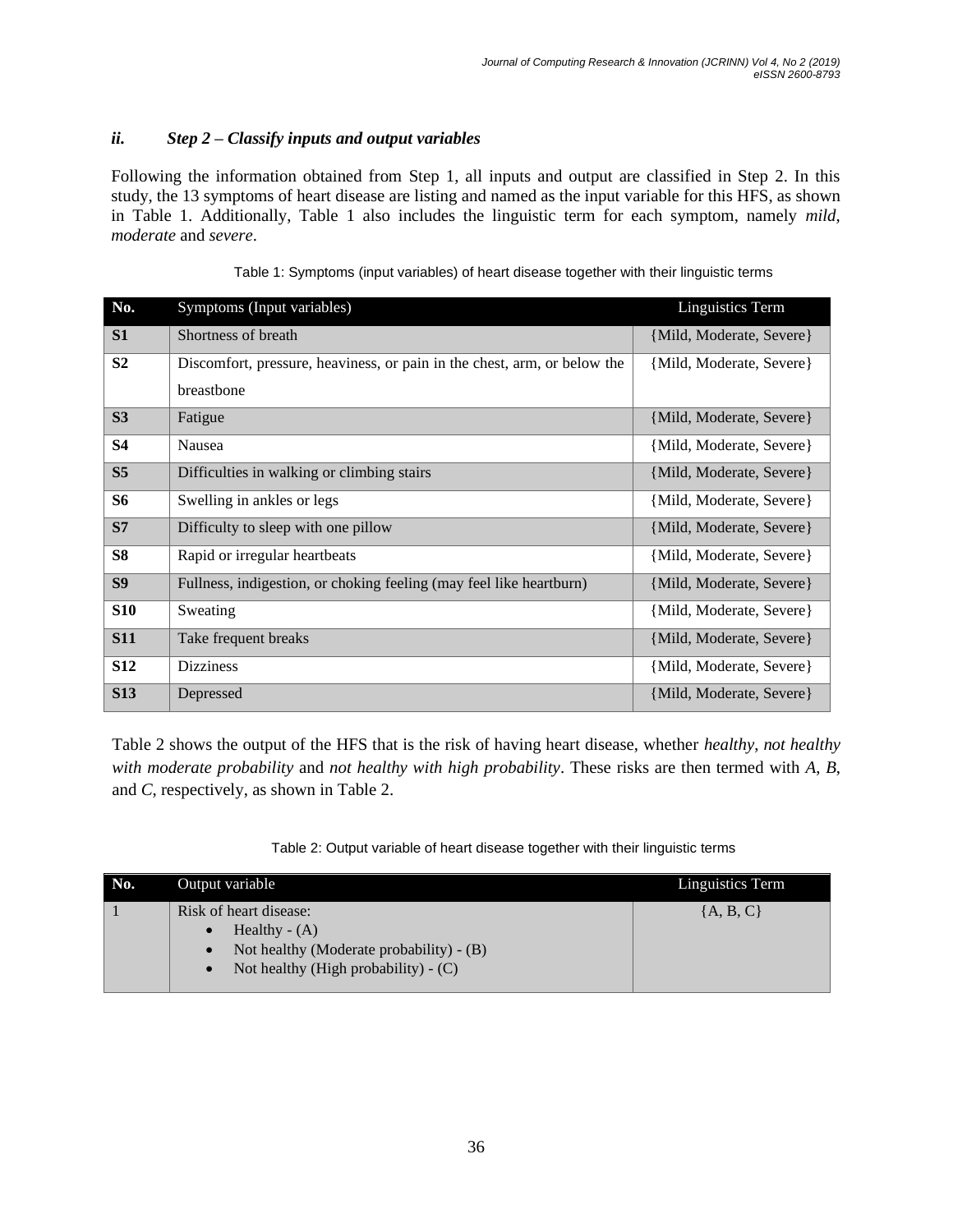#### *iii. Step 3 – Construct membership functions for the input and output variables*

For simplicity, the number of linguistic terms for all input variables of HFS must not be higher than seven. Based on a study in cognitive psychology (Miller, 1956), the number of different entities efficiently stored in the short-term memory should not exceed the limit of  $7 \pm 2$ . Therefore, in this step, we assign three linguistic terms for all inputs and output variable in constructing their membership functions. Figure 4 shows the example of membership functions that built for input variable S4 - Nausea.



Figure 4: Membership functions for the input of S4 - Nausea

#### *iv. Step 4 – Form the hierarchical structure – topology*

As mentioned earlier, HFSs are produced by decomposing the input variables in FLSs into multiple lowdimensional FLSs. By doing this, several layers are generated in HFSs. Based on the same input variables, HFSs may be produced using different topologies, e.g., serial and parallel. In this step, we adopt a serial topology to construct for the complex medical problem that is for early diagnosis of heart disease, as shown in Figure 5. As can be seen in Figure 5, this topology uses strictly one FLS per layer.



Figure 5: Topology of HFS for Heart disease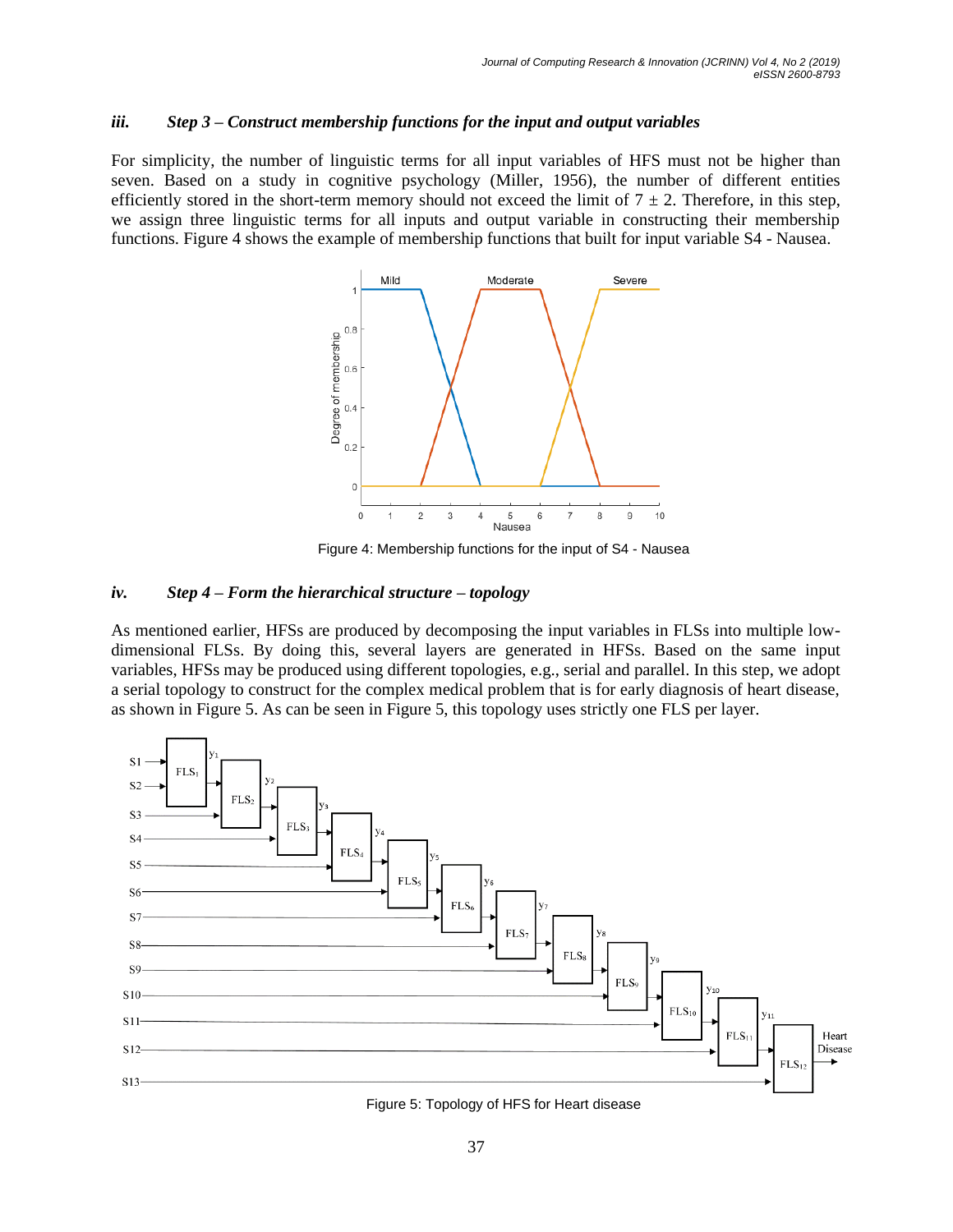For instance, in Figure 5, symptoms S1 and S2 served as input for subsystem  $FLS_1$  and produced an intermediate output  $y_1$ . Then,  $y_1$  will act as input together with symptom S3 for subsystem  $FLS_2$  in the next layer of HFS. This process will continue until the last subsystem, that is  $FLS_{12}$ .

### *v. Step 5 – Compose the rule bases of the subsystems*

Following the results of the interview obtained earlier, in this step, the information is transformed into a meaningful table of the rule base for all subsystem. For example, Tables 3, 4 and 5 show the rule base created for subsystem  $FLS_1$ ,  $FLS_2$  and  $FLS_{12}$ , respectively.

|    |          | S2       |          |          |
|----|----------|----------|----------|----------|
|    |          | Mild     | Moderate | Severe   |
| S1 | Mild     | mild     | mild     | moderate |
|    | Moderate | mild     | moderate | severe   |
|    | Severe   | moderate | severe   | severe   |

Table 3: Rule base of a subsystem  $-$  FLS<sub>1</sub>

The rule base of a subsystem  $FLS<sub>1</sub>$  can also be view as bellow:

| IF | S1 is mild AND S2 is mild                     | <b>THEN</b> | $y_1$ is <i>mild</i>     |
|----|-----------------------------------------------|-------------|--------------------------|
| IF | S1 is mild AND S2 is moderate                 | <b>THEN</b> | $y_1$ is <i>mild</i>     |
| IF | S1 is mild AND S2 is severe                   | <b>THEN</b> | $y_1$ is <i>moderate</i> |
| IF | S1 is <i>moderate</i> AND S2 is <i>mild</i>   | <b>THEN</b> | $y_1$ is <i>mild</i>     |
| IF | S1 is moderate AND S2 is moderate             | <b>THEN</b> | $y_1$ is <i>moderate</i> |
| IF | S1 is <i>moderate</i> AND S2 is <i>severe</i> | <b>THEN</b> | $y_1$ is severe          |
| IF | S1 is severe AND S2 is mild                   | <b>THEN</b> | $y_1$ is <i>moderate</i> |
| IF | S1 is severe AND S2 is moderate               | <b>THEN</b> | $y_1$ is severe          |
| IF | S1 is severe AND S2 is severe                 | <b>THEN</b> | $y_1$ is severe          |
|    |                                               |             |                          |

Table 4: Rule base of a subsystem  $-$  FLS<sub>2</sub>

|    |          | S3       |          |          |
|----|----------|----------|----------|----------|
|    |          | Mild     | Moderate | Severe   |
| V1 | Mild     | mild     | mild     | moderate |
|    | Moderate | mild     | moderate | severe   |
|    | Severe   | moderate | severe   | severe   |

The rule base of a subsystem  $FLS<sub>2</sub>$  can also be view as bellow:

| IF        | $y_1$ is <i>mild</i> AND S3 is <i>mild</i>         | <b>THEN</b> | $y_2$ is <i>mild</i>              |
|-----------|----------------------------------------------------|-------------|-----------------------------------|
| IF        | $y_1$ is mild AND S3 is moderate                   | <b>THEN</b> | $y_2$ is <i>mild</i>              |
| IF        | $y_1$ is mild AND S3 is severe                     | <b>THEN</b> | y <sub>2</sub> is <i>moderate</i> |
| IF        | $y_1$ is <i>moderate</i> AND S3 is <i>mild</i>     | <b>THEN</b> | $y_2$ is <i>mild</i>              |
| IF        | $y_1$ is <i>moderate</i> AND S3 is <i>moderate</i> | <b>THEN</b> | y <sub>2</sub> is <i>moderate</i> |
| <b>IF</b> | $y_1$ is <i>moderate</i> AND S3 is <i>severe</i>   | <b>THEN</b> | $y_2$ is severe                   |
| <b>IF</b> | $y_1$ is severe AND S3 is mild                     | <b>THEN</b> | y <sub>2</sub> is <i>moderate</i> |
| <b>IF</b> | $y_1$ is severe AND S3 is moderate                 | <b>THEN</b> | y <sub>2</sub> is severe          |
| <b>IF</b> | $y_1$ is severe AND S3 is severe                   | <b>THEN</b> | $y_2$ is severe                   |
|           |                                                    |             |                                   |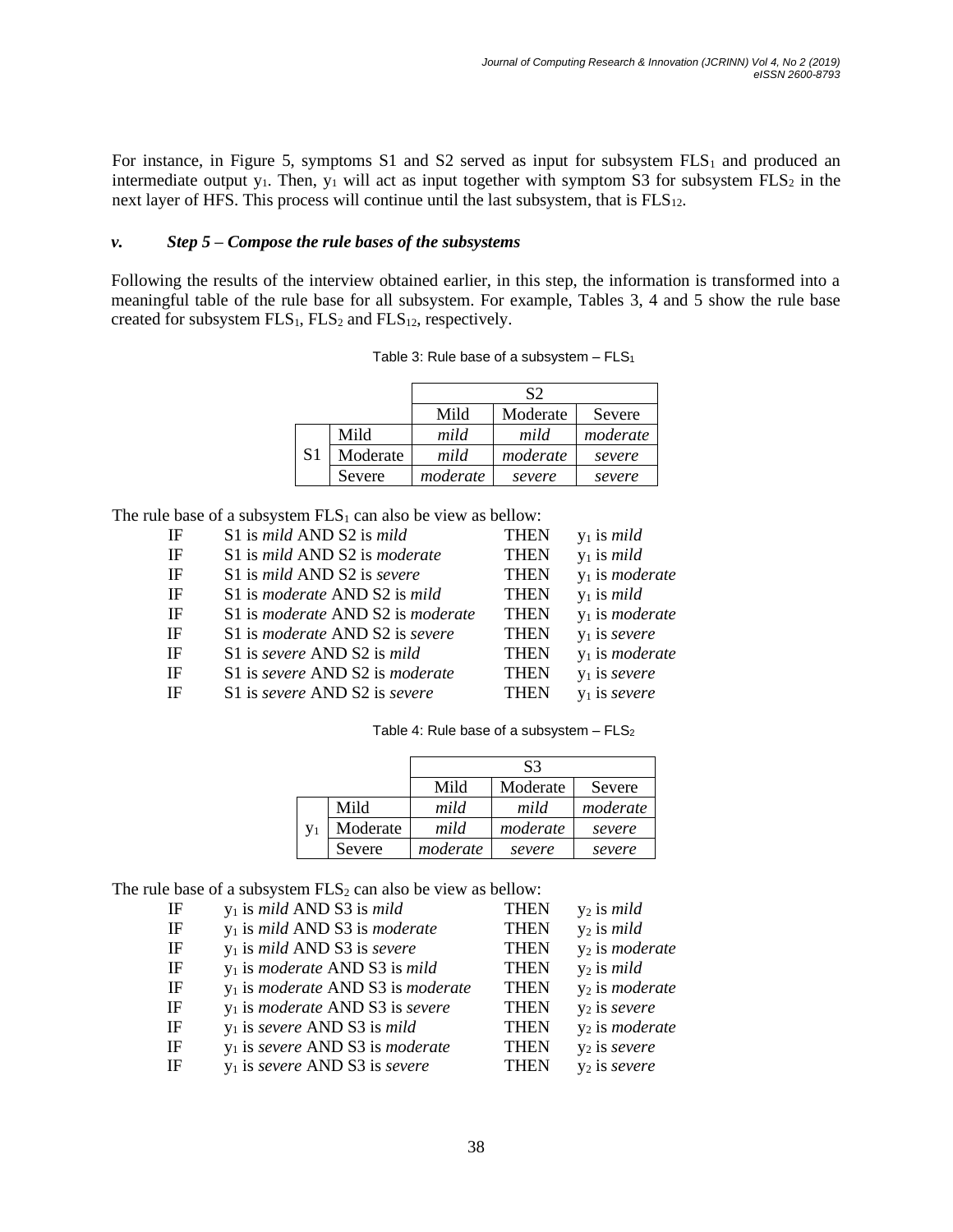|                 |          | S <sub>13</sub> |          |        |
|-----------------|----------|-----------------|----------|--------|
|                 |          | Mild            | Moderate | Severe |
|                 | Mild     |                 |          |        |
| V <sub>12</sub> | Moderate |                 |          |        |
|                 | Severe   | B               |          |        |

Table 5: Rule base of a subsystem  $-$  FLS<sub>12</sub>

The rule base of a subsystem  $FLS_{12}$  can also be view as bellow:

| IF | $y_{12}$ is <i>mild</i> AND S13 is <i>mild</i>         | <b>THEN</b> | Heart Disease is A   |
|----|--------------------------------------------------------|-------------|----------------------|
| IF | $y_{12}$ is mild AND S13 is moderate                   | <b>THEN</b> | Heart Disease is A   |
| IF | $y_{12}$ is <i>mild</i> AND S13 is <i>severe</i>       | <b>THEN</b> | Heart Disease is $B$ |
| IF | $y_{12}$ is <i>moderate</i> AND S13 is <i>mild</i>     | <b>THEN</b> | Heart Disease is A   |
| IF | $y_{12}$ is <i>moderate</i> AND S13 is <i>moderate</i> | <b>THEN</b> | Heart Disease is $B$ |
| IF | $y_{12}$ is <i>moderate</i> AND S13 is <i>severe</i>   | <b>THEN</b> | Heart Disease is $C$ |
| IF | $y_{12}$ is severe AND S13 is mild                     | <b>THEN</b> | Heart Disease is $B$ |
| IF | $y_{12}$ is severe AND S13 is moderate                 | <b>THEN</b> | Heart Disease is $C$ |
| IF | $y_{12}$ is severe AND S13 is severe                   | <b>THEN</b> | Heart Disease is $C$ |
|    |                                                        |             |                      |

### *vi. Step 6 – Link-up the subsystem in the hierarchical fuzzy system*

As can be seen in Figure 5, the HFS produced several intermediate variables, namely  $y_1$  to  $y_{11}$ . In this step, these intermediate variables play an essential role in HFS structure as a connection between subsystems  $FLS_1$  and  $FLS_2$ ,  $FLS_3$  and  $FLS_4$ , until  $FLS_{11}$  and  $FLS_{12}$ , as shown in Figure 5. For example, in Figure 5, subsystems  $FLS_1$  and  $FLS_2$  are connected using the intermediate variable y<sub>1</sub>. Likewise, subsystems  $FLS_2$  and  $FLS_3$  are connected using the intermediate variable  $y_2$ .

# **DISCUSSION**

The study in this paper was conducted as an initial approach to guide the process of designing HFS for a complex medical application. Specifically, it was focused on designing HFS for early diagnosis of heart disease and consisted of six main steps.

For the first step, we interviewed a medical expert to obtain useful information regarding the early diagnosis of heart disease. This is important to capture the information on the disease from an expert medical view. Then, the symptoms and output of heart disease were classified and described in details in the second step. The finding has shown the 13 of symptoms were needed in order to identify an early diagnosis of heart disease.

For the third step, the information obtained in steps 1 and 3 were utilised to construct membership functions for all inputs and output variables. In this case, the trapezoidal membership functions with three linguistic terms were used to model all the inputs and output variables. Then, the selection of HFS topology was determined in the fourth step. For the early diagnosis of heart disease example, the serial topology was selected in order to represent the hierarchical structure that consists of 13 input variables, output variable, 12 subsystems and 12 layers.

For the fifth step, the rule base for all subsystems in HFS were constructed. Since all subsystems consist of 2 input and one input – multi inputs single-output (MISO), the rule base was constructed using a basic matrix table as shown in Tables 3, 4 and 5 based on the information obtained in interviewed with experts (as in Step 1). For the last step, the intermediate variables were used to connect all the subsystems in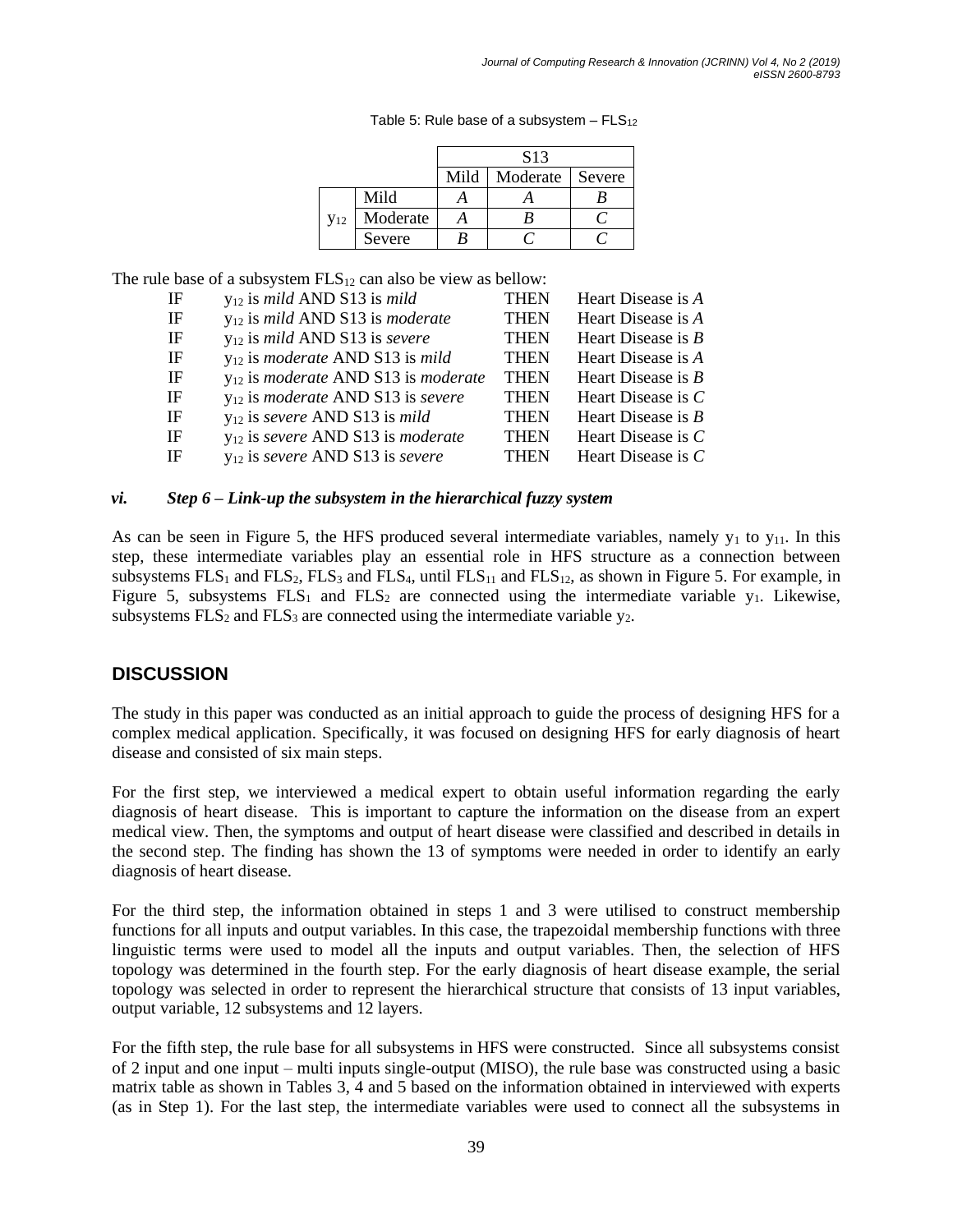HFS, as shown in Figure 5. The intermediate variables not only serve as input to another subsystem in the next layer, but they also play an important role in order to link-up all the systems.

While the proposed approach seems promising to guide the process of designing HFS, however, this is just an initial approach. There is still more research on this topic that needs to be undertaken in future. The proposed design yet needs to be validated in term of showing how it works in practice. Therefore, in future work, we will focus on developing the HFS system using the proposed design in any programming language, e.g. MATLAB or R programming.

# **CONCLUSION**

In conclusion, we have proposed a new approach to guide the process of designing an HFS, particularly for early diagnosis of heart disease, consisting of six key main steps. Although the current study only focuses on designing HFS for early diagnosis of heart disease, the proposed design is encouraging to ease the process of designing the HFS.

For the future work, we will focus on applying the proposed design in order to develop the HFS in practice, i.e. developing the HFS using a MATLAB or R programming.

# **ACKNOWLEDGEMENTS**

We would like to thank Dr Rosmawati, Medical Doctor, Health Unit, UiTM Perlis Branch, who provided insight and expertise that greatly assisted the research.

# **REFERENCES**

- Anooj, P. K. (2012). Clinical decision support system: Risk level prediction of heart disease using weighted fuzzy rules. *Journal of King Saud University - Computer and Information Sciences*, *24*(1), 27–40.
- Badawi, A. M., Derbala, A. S., & Youssef, A.-B. M. (1999). Fuzzy logic algorithm for quantitative tissue characterization of diffuse liver diseases from ultrasound images. *International Journal of Medical Informatics*, *55*(2), 135–147.
- Bárdossy, A., Blinowska, A., Kuzmicz, W., Ollitrault, J., Lewandowski, M., Przybylski, A., & Jaworski, Z. (2014). Fuzzy logic-based diagnostic algorithm for implantable cardioverter defibrillators. *Artif. Intell. Med*, *60*(2), 113–121.
- Bhatla, N., & Jyoti, K. (2012). A Novel Approach for Heart Disease Diagnosis using Data Mining and Fuzzy Logic. *International Journal of Computer Applications*, *54*(17), 16–21.
- Casillas, J., Cordón, O., Herrera, F., & Magdalena, L. (2003). Interpretability Improvements to Find the Balance Interpretability-Accuracy in Fuzzy Modeling: An Overview. In *Interpretability issues in fuzzy modeling* (pp. 3–22).
- Gad, A., & Farooq, M. (2001). Application of Fuzzy Logic in Engineering problems. *Proc. IECON*, *3*, 2044–2049.
- Ganji, M. F., & Abadeh, M. S. (2010). Using fuzzy ant colony optimization for diagnosis of diabetes disease. *2010 18th Iranian Conference on Electrical Engineering*, 501–505.
- Ganji, M. F., & Abadeh, M. S. (2011). A fuzzy classification system based on Ant Colony Optimization for diabetes disease diagnosis. *Expert Systems with Applications*, *38*(12), 14650–14659.
- Geman, O., Turcu, C.-O., & Graur, A. (2013). Parkinson's disease Assessment using Fuzzy Expert System and Nonlinear Dynamics. *Advances in Electrical and Computer Engineering*, *13*(1), 41–46.
- John, R. I., & Innocent, P. R. (2005). Modeling Uncertainty in Clinical Diagnosis Using Fuzzy Logic. *IEEE Transactions on Systems, Man and Cybernetics, Part B (Cybernetics)*, *35*(6), 1340–1350.
- Khan, M. U., Choi, J. P., Shin, H., & Kim, M. (2008). Predicting breast cancer survivability using fuzzy decision